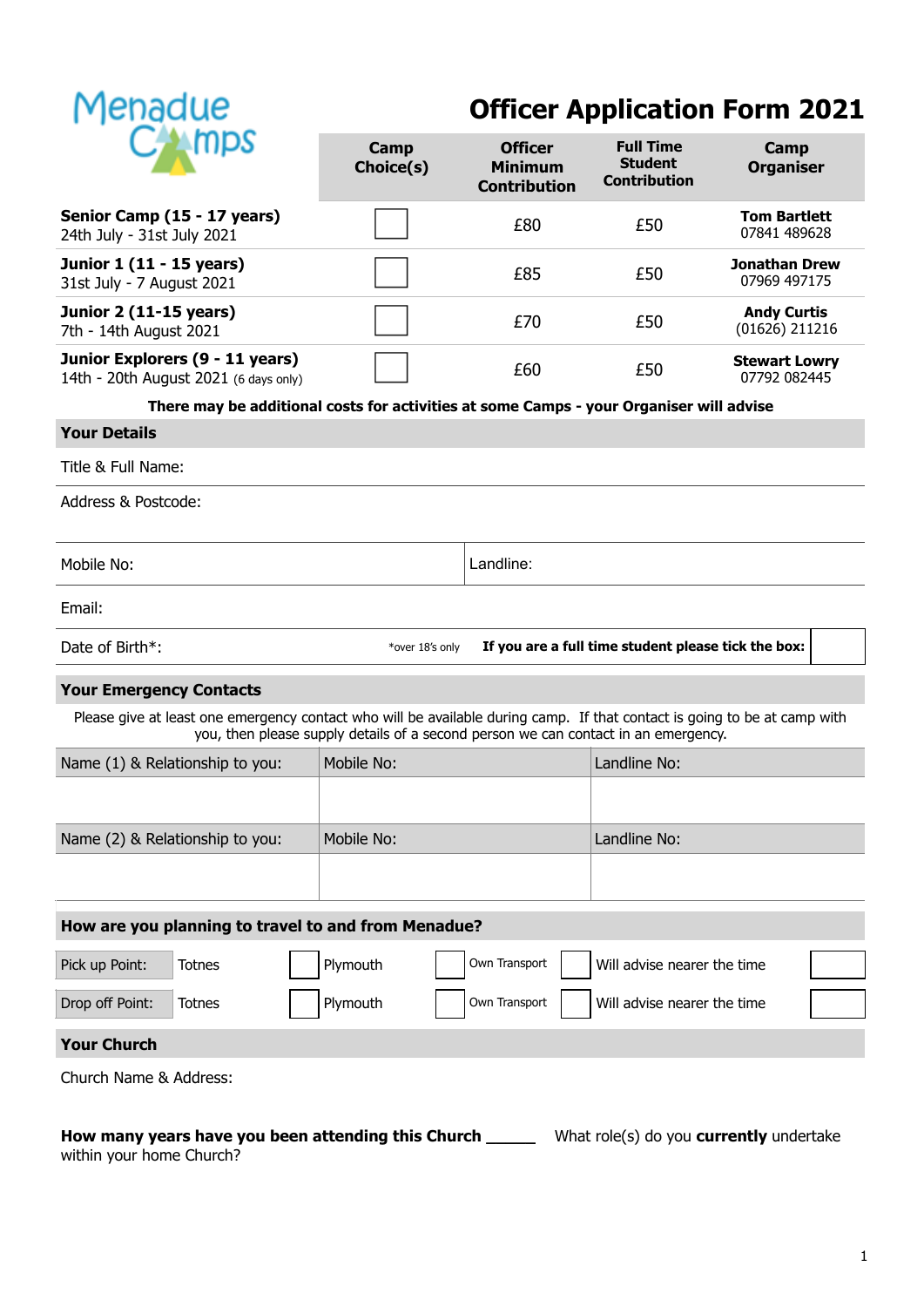# **Your reasons for applying**

Why do you want to go to camp?

Please explain what skills and qualities you can contribute to Menadue Camp this year:

# **Your medical details**

Your Doctor's Name (if you know it):

Surgery Address & Postcode:

Please give details of any medication(s) you will be taking when at camp:

Please give details of any medical conditions, including any allergies, that may affect your stay at camp:

Is there anything your wish to advise us about yourself which could affect your stay at camp?

(Please contact your Camp Organiser direct with any confidential information relevant to your stay at camp.)

# **Your references**

Menadue Camps need to ensure the safety of the children in our care and your suitability for a role at Camp. We ask for **two** referees to support your application.

**Reference A -** This must be a Senior Leader in your home church (ie: Elder/Minister/Pastor), but must NOT be the Organiser of the Camp you are attending or a family member.

| Name:                        |  |
|------------------------------|--|
| Elder/Minister/Pastor/Other: |  |
| Address or Email:            |  |
| <b>Contact Number:</b>       |  |

**Reference B** - This can be a responsible adult who has known you for at least 3 years, is not related to you and isn't attending the same week of Camp as you.

| Name:                                          |  |
|------------------------------------------------|--|
| The capacity in which you know this<br>person: |  |
| Address or Email:                              |  |
| <b>Contact Number:</b>                         |  |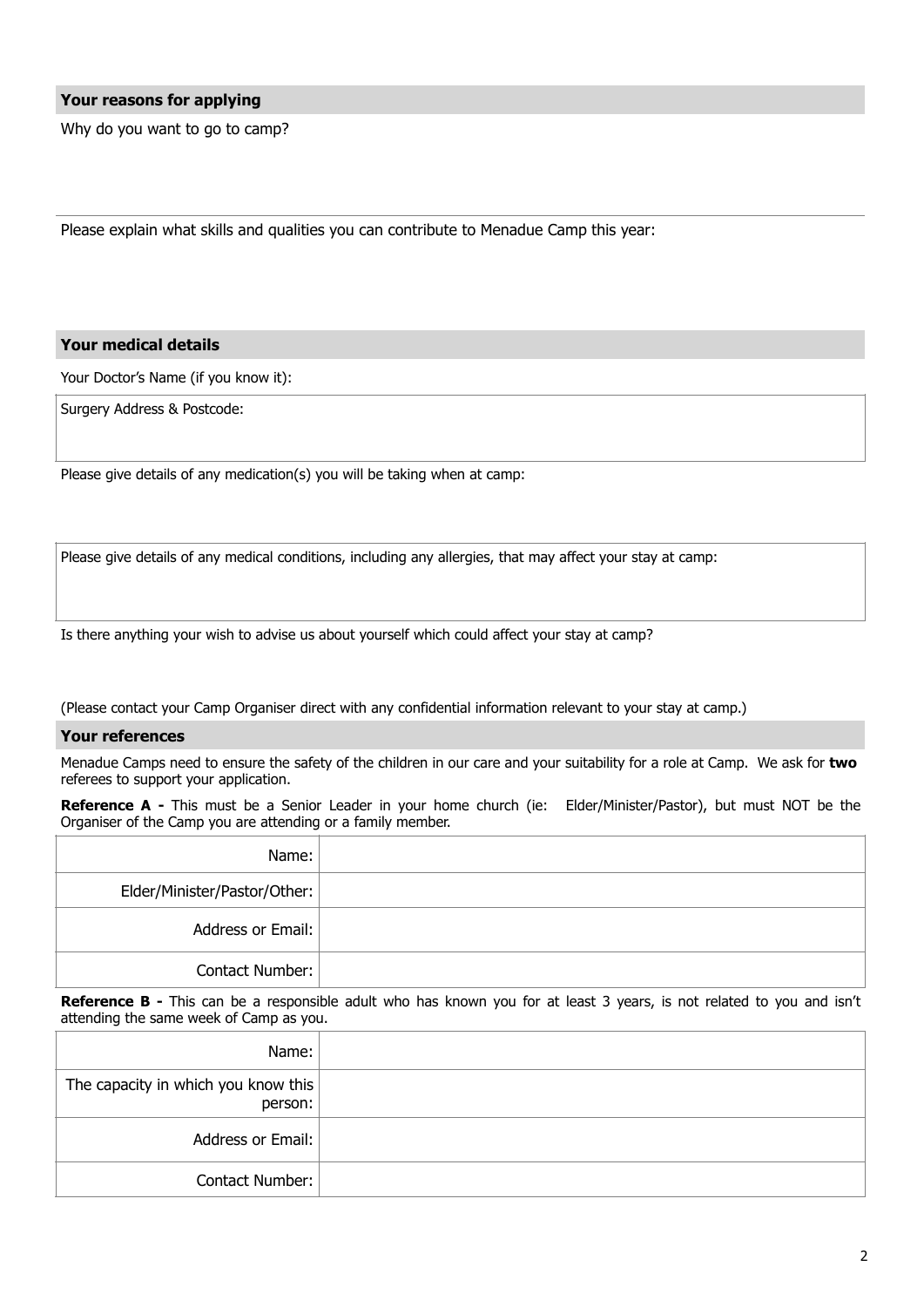# **Your Qualifications**

Please indicate if you hold any of the following qualifications, including the expiry date. **Please bring the certificate with you to Camp.**

| First Aid Certificate                                     |  |
|-----------------------------------------------------------|--|
| Lifesaving Certificate                                    |  |
| Basic/Foundation Food Hygiene                             |  |
| <b>Full valid Driving Licence</b>                         |  |
| Full valid Driving Licence with<br>category D1 (mini bus) |  |
| PCV Licence                                               |  |

Please specify any further certificates you have which you feel are relevant:

|                             |                                                                                                                                                                                                                                                                                                                                                       | Do you have any previous experience of looking after or working with children and/or young people? |                | YES /<br><b>NO</b> |
|-----------------------------|-------------------------------------------------------------------------------------------------------------------------------------------------------------------------------------------------------------------------------------------------------------------------------------------------------------------------------------------------------|----------------------------------------------------------------------------------------------------|----------------|--------------------|
| If Yes please give details: |                                                                                                                                                                                                                                                                                                                                                       |                                                                                                    |                |                    |
|                             |                                                                                                                                                                                                                                                                                                                                                       | Has there ever been cause for concern regarding your conduct with children and/or young people?    |                | YES / NO           |
| If Yes please give details: |                                                                                                                                                                                                                                                                                                                                                       |                                                                                                    |                |                    |
|                             |                                                                                                                                                                                                                                                                                                                                                       | Have you ever had a position working with children and/or young people declined*?                  | YES / NO       |                    |
| If Yes please give details: |                                                                                                                                                                                                                                                                                                                                                       |                                                                                                    |                |                    |
|                             |                                                                                                                                                                                                                                                                                                                                                       | *If this was due to an unsuccessful job application please tick the box                            |                |                    |
|                             | <b>Disclosure &amp; Barring Service</b>                                                                                                                                                                                                                                                                                                               |                                                                                                    |                |                    |
|                             |                                                                                                                                                                                                                                                                                                                                                       | All Officers need an Enhanced Disclosure from the Disclosure & Barring Service (DBS)               |                |                    |
|                             |                                                                                                                                                                                                                                                                                                                                                       | Please tick one of the statements below that applies to you:                                       |                |                    |
|                             | I don't have a Disclosure                                                                                                                                                                                                                                                                                                                             |                                                                                                    |                |                    |
|                             |                                                                                                                                                                                                                                                                                                                                                       | I have previously had a Disclosure through Menadue Camps                                           |                |                    |
|                             | I have previously had a Disclosure through Menadue Camps and have registered it with the Update<br>Service                                                                                                                                                                                                                                            |                                                                                                    |                |                    |
|                             | I have a Disclosure with another organisation and have registered it with the Update Service (we will only<br>accept Disclosures from other organisations that have been registered with the Update Service and are<br>Enhanced). We will need to check this Disclosure on the Update Service website - please advise below<br>from your Certificate: |                                                                                                    |                |                    |
|                             | <b>Certificate Number:</b>                                                                                                                                                                                                                                                                                                                            |                                                                                                    |                |                    |
|                             | Surname:                                                                                                                                                                                                                                                                                                                                              |                                                                                                    | Date of Birth: |                    |
|                             |                                                                                                                                                                                                                                                                                                                                                       |                                                                                                    |                |                    |

If you haven't been a resident in the UK for the last 5 years, then please contact Fiona Massey (01803) 606326 or [masseyf316@gmail.com](mailto:masseyf316@gmail.com) before making your application.

If you don't have a Disclosure please apply as soon as possible - you can't attend camp unless you have a DBS and sometimes the police checks can take up to 10 weeks to process.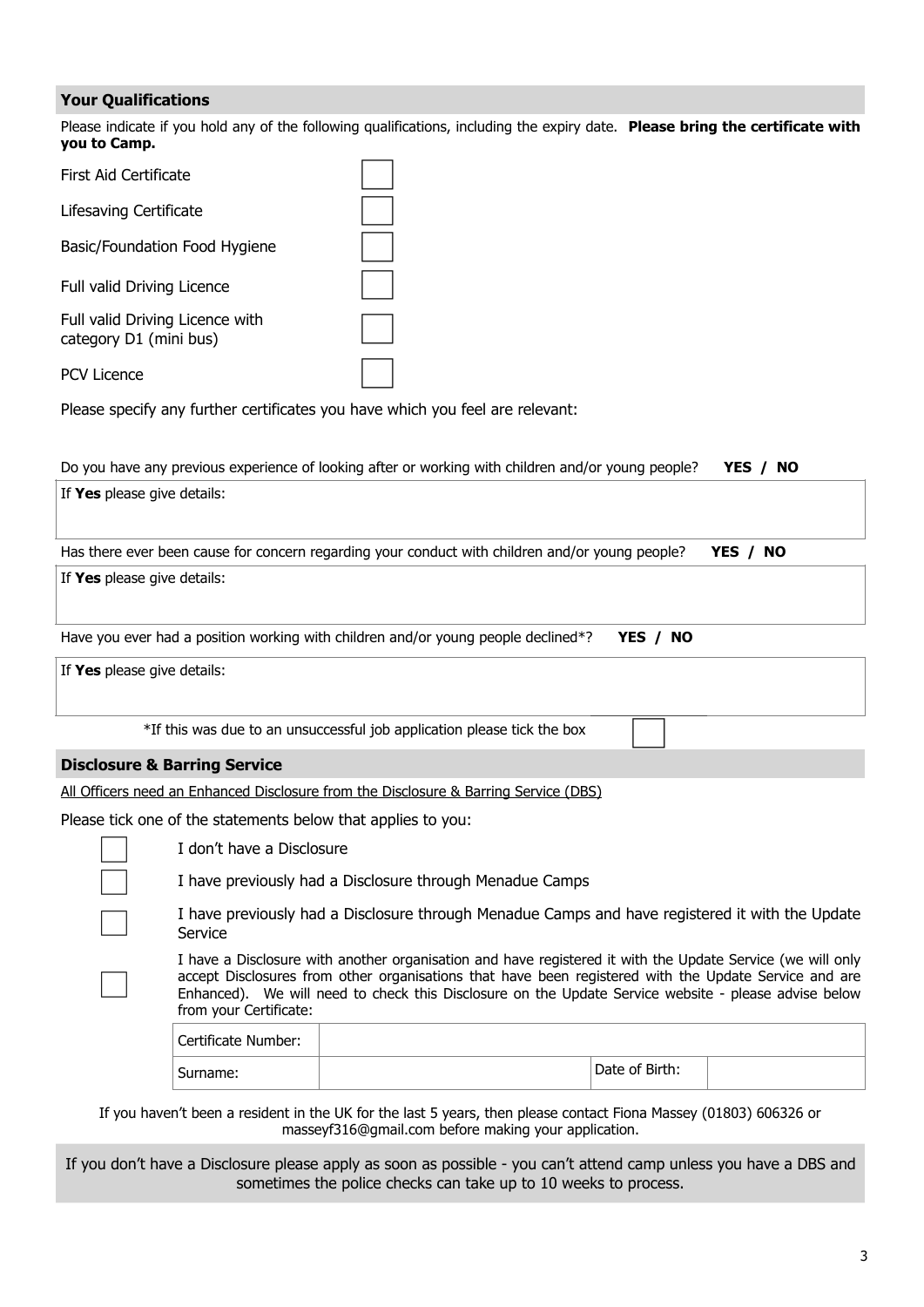# **Working with Children**

Do you have any convictions, cautions, reprimands or final warnings that aren't 'protected' as defined by the Rehabilitation of Offenders Act 1974 (Exceptions) Order 1975 as amended? **YES / NO**

If **Yes** please give details below. Any information will be kept confidential and will be considered only in relation to the role you are applying for.

# 

Signed as a Correct Statement: Date:

#### **Please sign to confirm that you do or do not have any convictions relating to the above.**

The amendments to the Exceptions Order 1975 (2013) provide that certain spent convictions and cautions are 'protected' and are not subject to disclosure to employers and cannot be taken into account. Guidance and criteria on the filtering of these cautions and convictions can be found on the Disclosure & Barring Service (DBS) website. [\(www.gov.uk/government/organisations/disclosure-and-barring-service](https://www.gov.uk/government/organisations/disclosure-and-barring-service))

Failure to disclose any information relating to criminal convictions or cautions (or any alleged offences against you) could result in your application being rejected by the Camp Committee.

You must also keep us informed of any subsequent convictions, cautions, reprimands or warnings.

# **Under/Over Age Campers**

If you are planning to bring any family members to Camp please speak to the Camp Organiser who will advise you if this is practical. We don't charge for children under 5, but for those children aged 5 and over the cost is £20 per child. (If needed, please add any further children on the back of the form.)

| Childs Name | Age at Camp | Please give details of any food allergies<br>or medical dietary requirements | Pick Up Point if<br>transport required |
|-------------|-------------|------------------------------------------------------------------------------|----------------------------------------|
|             |             |                                                                              |                                        |
|             |             |                                                                              |                                        |
|             |             |                                                                              |                                        |

#### **Your Declaration**

# **In making this application I confirm that:**

I appreciate the vital spiritual nature of the work and undertake to seek God's help in preparing myself to carry out my appointed task to His glory.

I recognise the need to give loyalty and support to the Camp Organiser and senior staff in the work. In this respect if any differences of opinion should arise, I acknowledge the authority of the Camp Organiser and understand that he has overall responsibility for the Camp.

I understand that all photographs/videos taken of campers shall be used for camp purposes only **and must not be shared for any other purpose** - as stated in the Camp Safeguarding Policy.

Signed: Date:

# **Payment**

You can either enclose a cheque for your deposit (minimum of £10), part or full payment. Alternatively you can pay by BACS using your surname as the reference. If you would like to spread out your payments that's no problem - it would be appreciated though, if all balances could be paid by the end of June 2021. Please make any cheques payable to 'Menadue Christian Camp Trust'.